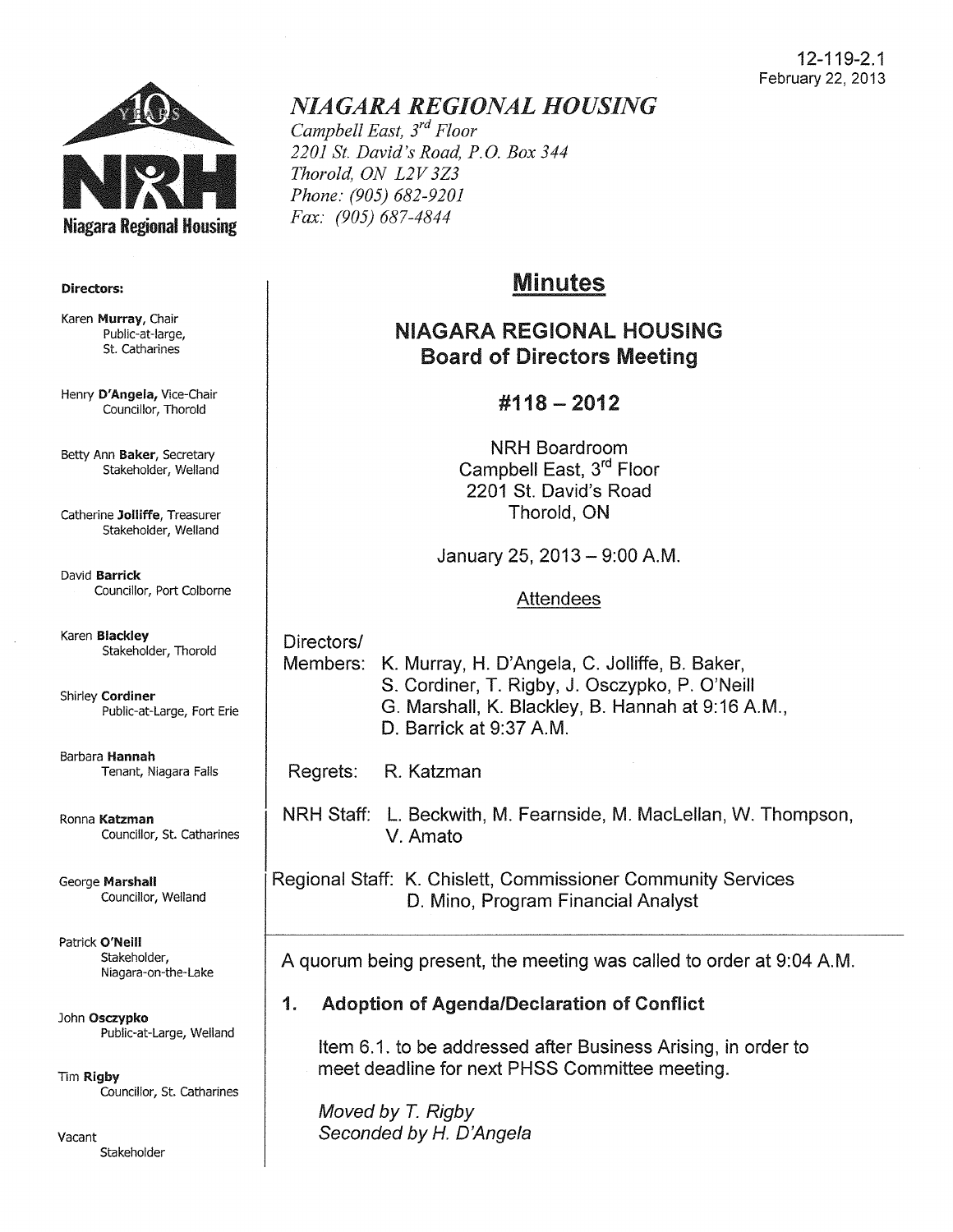That security of property of the municipality or local board - Fire Carlton St., St. Catharines and Fire Huron St., Niagara Falls be added to the closed session as items 6.2.1. and 6.2.2. respectively; that Fire Weiland RSP be moved to 6.2.3.; and, that Broadoak be added as 6.3.

1a Moved by S. Cordiner Seconded by J. Osczypko

That the agenda be adopted as amended.

No conflicts were declared at this time.

#### 2. Approval of Minutes

2.1. Minutes of the November 30, 2012 Meeting

Moved by G. Marshall Seconded by S. Cordiner

That the minutes of the November 30, 2012 meeting be adopted.

**CARRIED** 

#### 2.2. Business Arising

- 2.2.1. Letter to Mayor Diodati and Members of Niagara Falls City Council, from NRH Chair, December 12, 2012 requesting waiver of demolition permit fees for Broadoak.
- 2.2.2. Letter to James Hinds, Chair, Ontario Power Authority, from NRH Chair, December 13, 2013, re: Broadoak eligibility for Energy Rebate programs.
- 2.2.3. Letter to NRH Chair, from Cliff Poyton, Director Operations, Ontario Power Authority, January 8, 2013, re: Broadoak eligibility for Energy Rebate programs.

Moved by P. O'Neill Seconded by K. Blackley

That item 2.2. 1. through 2.2.3. be received for information.

**CARRIED** 

#### 6.1. Closed Session-9:12A.M.

Moved by T. Rigby Seconded by G. Marshall **CARRIED**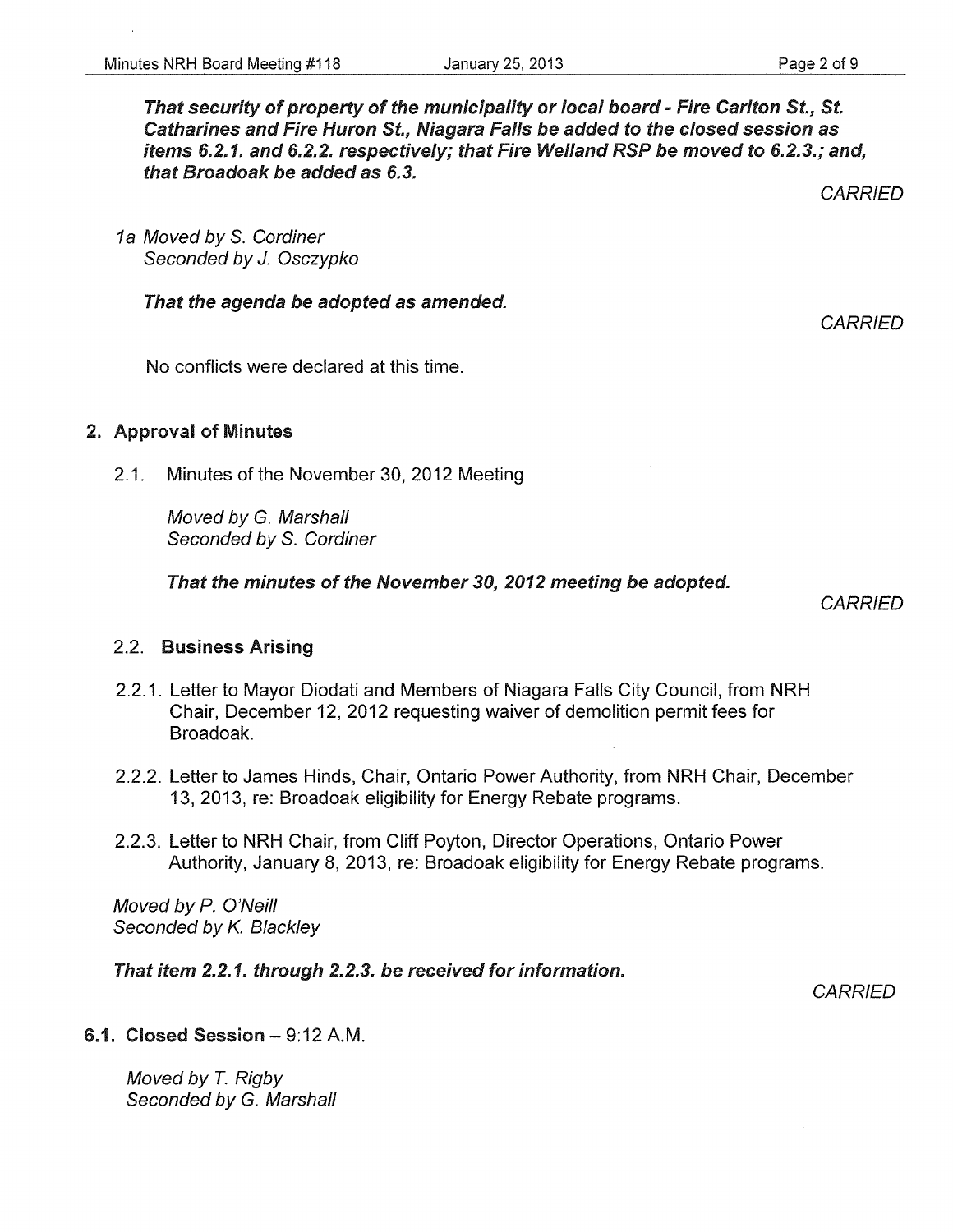That the meeting move into closed session to consider information of a confidential nature relating to Personal matters about an identifiable individual including municipal or local board employees - Board Appointment -Report IC 13-118-6.1.

6.1a Moved by S. Cordiner Seconded by C. Jolliffe

That the recommendation in report IC 13-118-6.1. be approved.

6.1b 9:15A.M. Moved by S. Cordiner Seconded by B. Baker

That the NRH Board of Directors rise with report.

9:16A.M.- B. Hannah joined the meeting

# 3. New Business

3.1. Bill 140 - Housing Services Act - Local Rule: Remuneration of Directors - Report 13-118-3.1.

P. O'Neill declared a conflict of interest.

Moved by *H.* D'Angela Seconded by K. Blackley

That Niagara Regional Housing Board approves the following local rule under the Housing Services Act (HSA):

A local rule be established to:

- 1. Maintain status quo related to remuneration of directors. Directors, elected via the provider's normal election processes, receive no remuneration for their role as board directors, other than amounts to reimburse for reasonable expenses incurred in the performance of the director's duties.
- 2. For external Directors temporarily appointed by NRH to sit on a ''project in difficulty" housing provider board, allow amounts for reimbursement of reasonable expenses incurred in the performance of the director's duties up to a limit of \$50 per month for Board and General Members' meetings attended. The remuneration costs are to be borne by the housing provider.

**CARRIED** 

**CARRIED**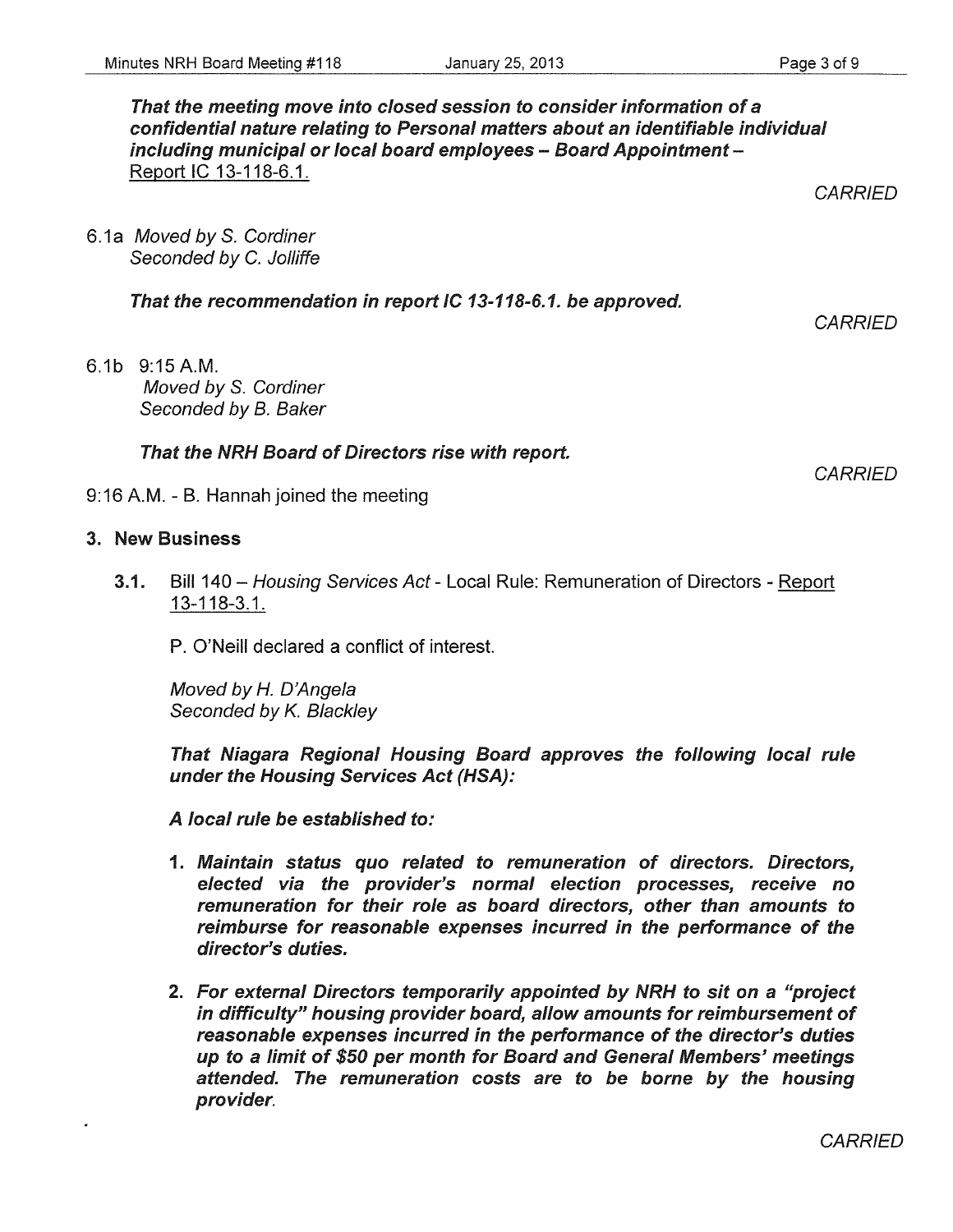Staff to prepare report on Mileage vs. honorariums.

Action by: L. Beckwith

9:37 A.M. - D. Barrick joined the meeting

**3.2.**  $4^{\text{th}}$  Quarter Report on Operations, October 1 to December 31, 2012 – Report 13-118-3.2.

Moved by *H.* D'Angela Seconded by P. O'Neill

### That the NRH Board of Directors approves the Operational Reports and Report on Variances as at December 31, 2012.

**CARRIED** 

3.3.  $4<sup>th</sup>$  Quarter Report to Council, October 1 to December 31, 2012 – Report 13-118-3.3.

Moved by *T.* Rigby Seconded by C. Jolliffe

That Niagara Regional Housing Quarterly Report to Council be approved and forwarded to the Public Health & Social Services Committee and subsequently to Regional and Municipal Councils for information.

**CARRIED** 

3.4. Recommendations from Governance Ad Hoc Committee - Report 13-118-3.4.

Moved by S. Cordiner Seconded by G. Marshall

That the Niagara Regional Housing Board of Directors approves the 11 recommendations submitted by the Governance Ad Hoc Committee.

**CARRIED** 

3.5. Social Housing Renovation and Retrofit Program (SHRRP) and Renewable Energy Initiative (REI) Programs - Program Closeout Summary- Report 13-118- 3.5.

Moved by S. Cordiner Seconded by *T.* Rigby

That Niagara Regional Housing Board of Directors receive report 13-118- 3.5., SHRRP & REI Programs- Program Closeout Summary for information.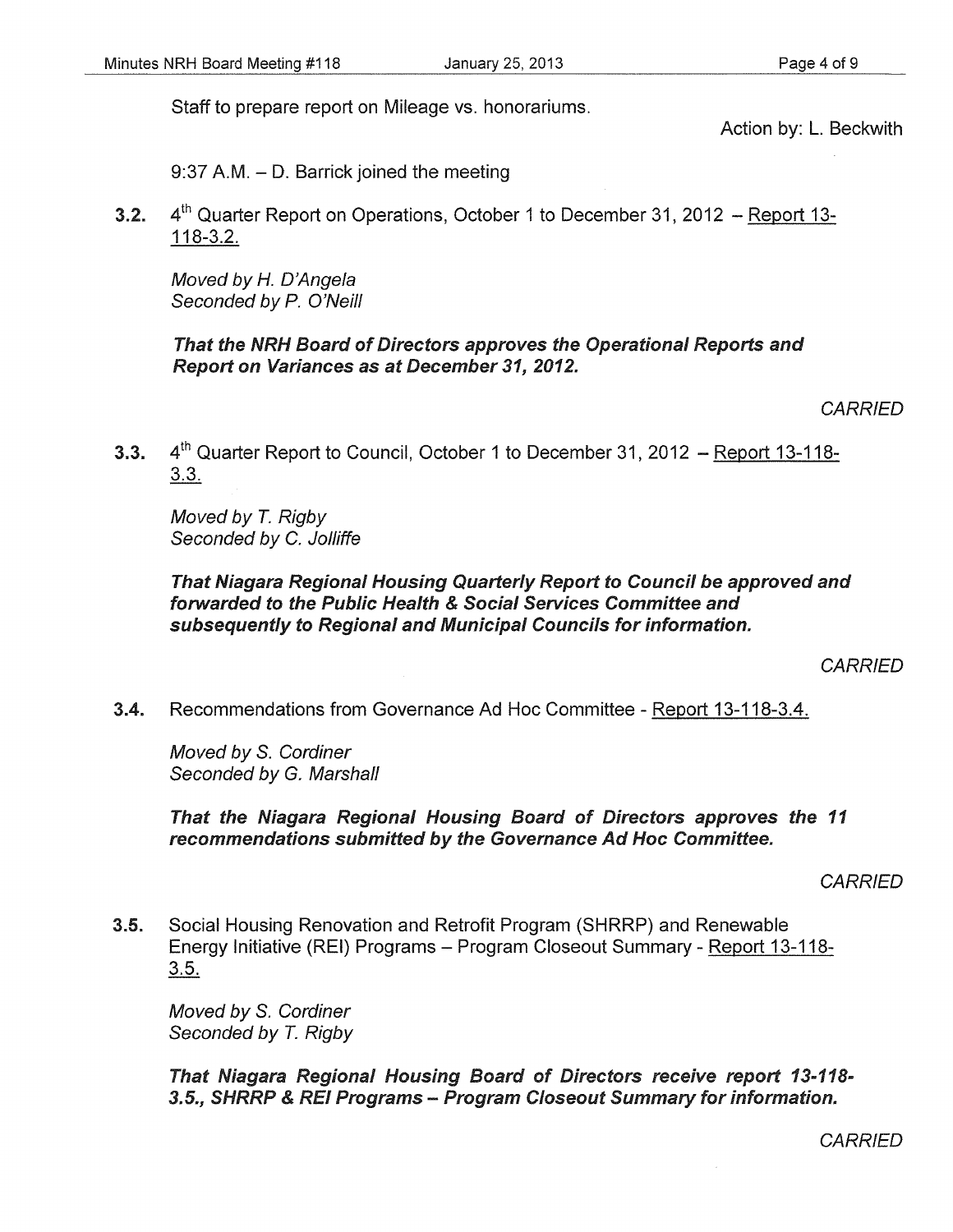Staff was commended for their strategic thinking in handling the SHRRP and REI Program process.

3.6. NRH Draft 2013 Strategic Plan and 2013 Business Plan - Report 13-118-3.6.

Appendix A- NRH 2013-2016 Strategic Plan was distributed. Staff advised that strategic directions were not listed in any specific order, all are equally important.

Moved by T. Rigby Seconded by P. O'Neill

- *1.* That the *2013- 2016* NRH Strategic Plan BE APPROVED; and,
- *2.* That the *2013* NRH Business Plan BE APPROVED

**CARRIED** 

Both documents will be provided to Regional Council for approval.

3.7. Policy- Strategic and Business Plan Development Policy- Report 13-118-3.7.

Moved by *H.* D'Angela Seconded by T. Rigby

# That Niagara Regional Housing Board of Directors approve Policy E *-12-* Strategic and Business Plan Development Policy.

3.8. Investment in Affordable Housing in Ontario: Niagara Renovates Program - Fiscal 2013/14 - Report 13-118-3.8.

M. Fearnside, Housing Programs Manager, reviewed the report revealing the significant staff time required to assist the public with this program.

Moved by S. Cordiner Seconded by C. Jolliffe

- 1) That the Niagara Regional Housing Board APPROVES the following program components of the Niagara Renovates Program for fiscal *2013114;* 
	- a) funding be allocated on a first-come, first-served basis based on the current waiting list;
	- b) applications be approved throughout *201312014* in order to provide a consistent and staggered work flow;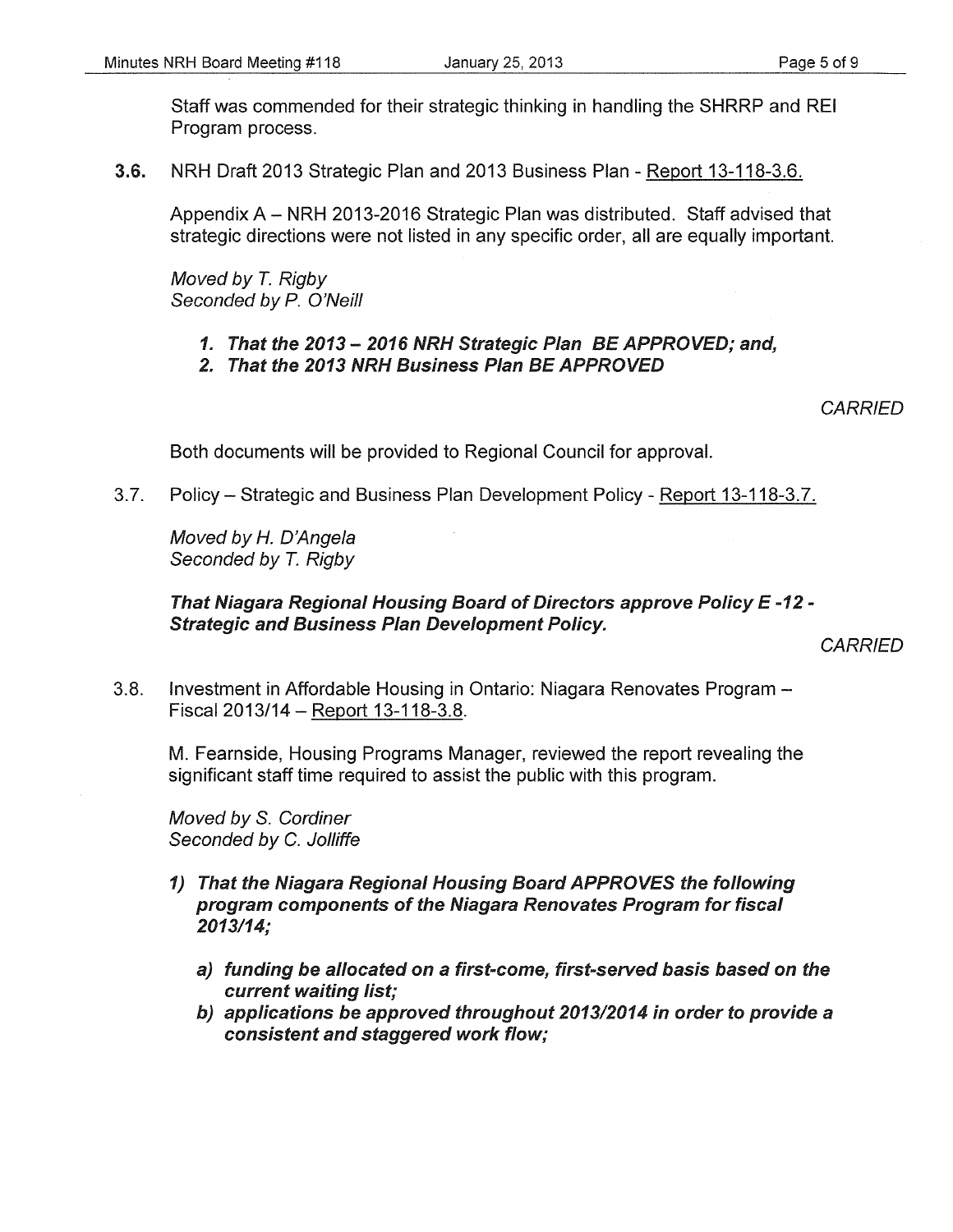- c) the 2013/2014 program continue with a maximum loan amount of \$20,000 for homeowners; however, where the maximum loan amount has been reached, staff have discretion to increase an application to \$22,000 to accommodate increases/extras related to approved work only; and
- d) the allocation of \$1,204,000 be targeted to homeowners (and secondary suites) only.
- 2) That this report be provided to Public Health and Social Services Committee for information.

#### **CARRIED**

3.9. Regional Responsibilities (video-http://www.youtube.com/watch?v=Cxcau4g9hl4&feature=youtu.be)

Directors viewed the YouTube video What does Niagara Region Do?

#### 4. General Manager's Report

4.1. Financial Statement as at November 30, 2012 - Report 13-118-4.1.

Moved by P. O'Neill Seconded by S. Cordiner

That the Niagara Regional Housing Board of Directors approves the financial statement as at November 30, 2012.

**CARRIED** 

4.2. Housing and Homelessness Plan

The second Housing and Homelessness Consultation session was held this week with over 100 people in attendance. A third session is planned for next week with the Aboriginal sector. Five Town Hall sessions are also planned in various communities around the region in February.

K. Chislett advised that a one-time grant is to be provided by the Ministry of Community and Social Services (MCSS) to Niagara Region in the amount of \$1,887,302 for the period January 1, 2013 to March 31, 2014. This funding comes on the heels of the province's previous reduction in Community Start-Up and Maintenance Benefit (CSUMB) of 52%. Although this new funding will reduce the gap from 52% to 21%, it will still leave a \$1M gap and its short-term nature of one year means that it will fall short of addressing the degree of need in this region.

Although it is one-time only, it strongly demonstrates that the province has listened to the advocacy from this Region and others for enough time and funding to adequately plan for the transition. Community Services staff are waiting for the program guidelines to determine the best application of the funding.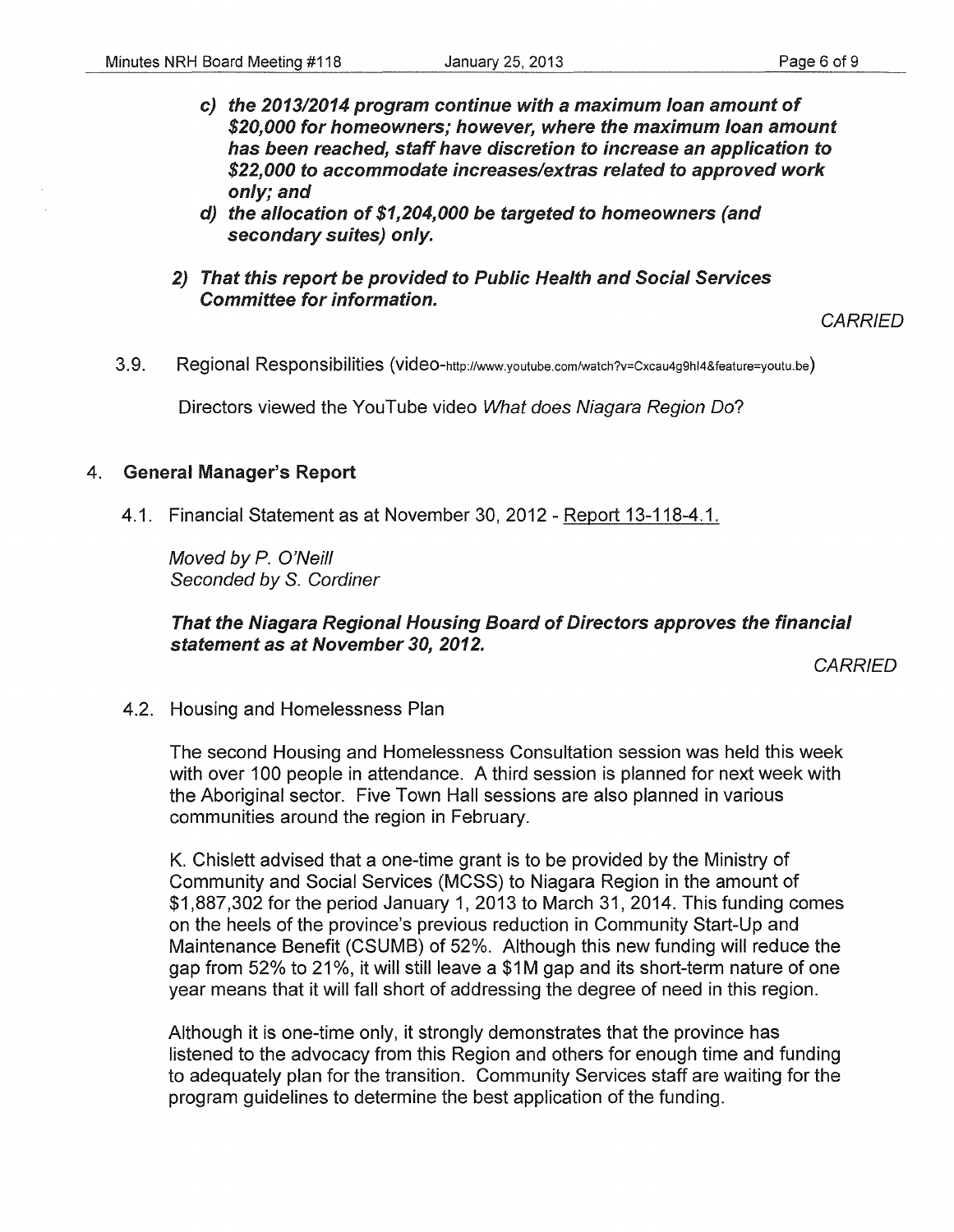#### 4.3. Niagara Renovates

The Ministry of Municipal Affairs and Housing has allocated another \$100,000 to NRH for the Niagara Renovates program. This funding came from other service managers who were unable to utilize their allocation by the ministry deadline.

#### 4.4. Broadoak

The Broadoak budget has been approved Council.

4.5. Records Retention By-Law

The Clerk's office is recommending that NRH have its own Records Retention By-Law, instead of being included under the Region's by-law. If Council approves this approach, NRH will be working with Clerk's department to develop the NRH by-law for Board and Council approval.

4.6. Fitch Street, Weiland

Pictures of the current work site were passed around the table.

- Site servicing work is 90% complete.
- Excavation and foundation work 60% complete.
- Geothermal drilling started this week and will continue for two to five weeks depending on ground conditions.
- Tenant parking relocated to Giant Tiger parking lot
- Taxi services and regional transit options provided to affected tenants
- Exterior design choices completed
- Total spending to date \$1,272,277 or approximately 10% of the total budget
- Design Committee reviews the budget at each meeting.
- 5. Chair's Report

The Chair briefed Directors on information item 8.5. that was distributed earlier, Governments of Canada and Ontario Celebrate New Affordable Housing in Weiland.

K. Chislett left the meeting.

6. Closed Session- 10:22 A.M.

Moved by P. O'Neill Seconded by C. Jolliffe

That the meeting move into closed session to consider information of a confidential nature relating to security of property of the municipality or local board regarding: 6.2. Fires

6.2.1. Fire Carlton St., St. Catharines, 6.2.2. Fire Huron St., Niagara Falls,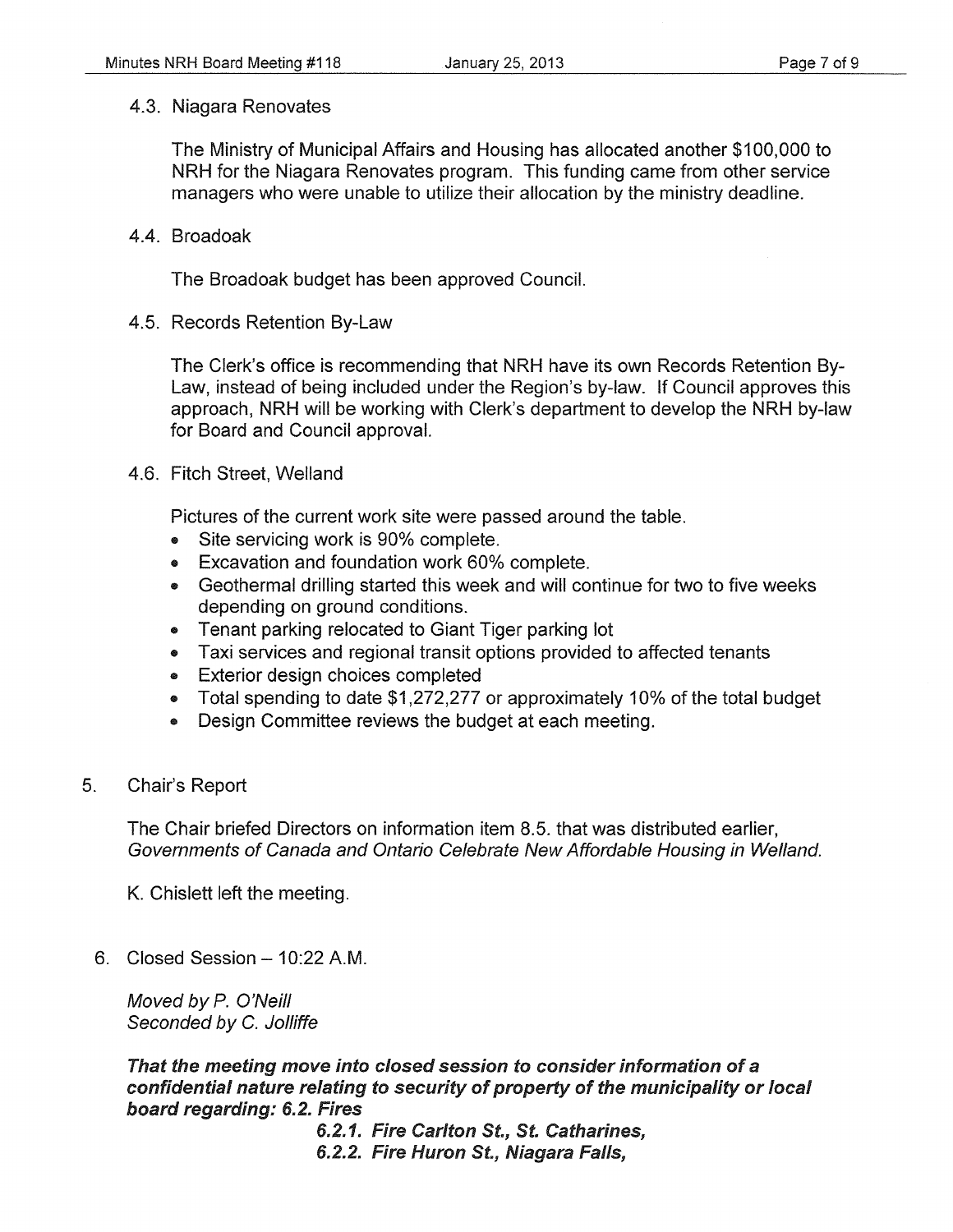# 6.2.3. Fire Weiland Rent Supplement Program 6.3. Broadoak. 6.2. Fires Moved by D. Barrick Seconded by *T.* Rigby That the verbal reports on fires be received. *6.3.* Broadoak Moved by D. Barrick Seconded by K. Blackley That the verbal report on Broadoak be received; and, That staff proceed as directed. 6.a - 11 :28 A.M. Moved by D. Barrick Seconded by *T.* Rigby That the Board rise with report. **CARRIED CARRIED CARRIED**

**CARRIED** 

# 7. Committee Reports

- 7.1. Appeals Minutes of the December 11 & 13, 2012 and January 8, 2013 Appeal Hearings were provided for information.
- 7.2. Tenant Advisory Group Minutes of the October 10, 2012 quarterly meeting were provided for information.
- 7.3. Fitch St. Design Minutes of the December 19, 2012 meeting were provided for information.

Moved by *H.* D'Angela Seconded by K. Blackley

That the Niagara Regional Housing Board of Directors receive the Minutes of Committee meetings for information.